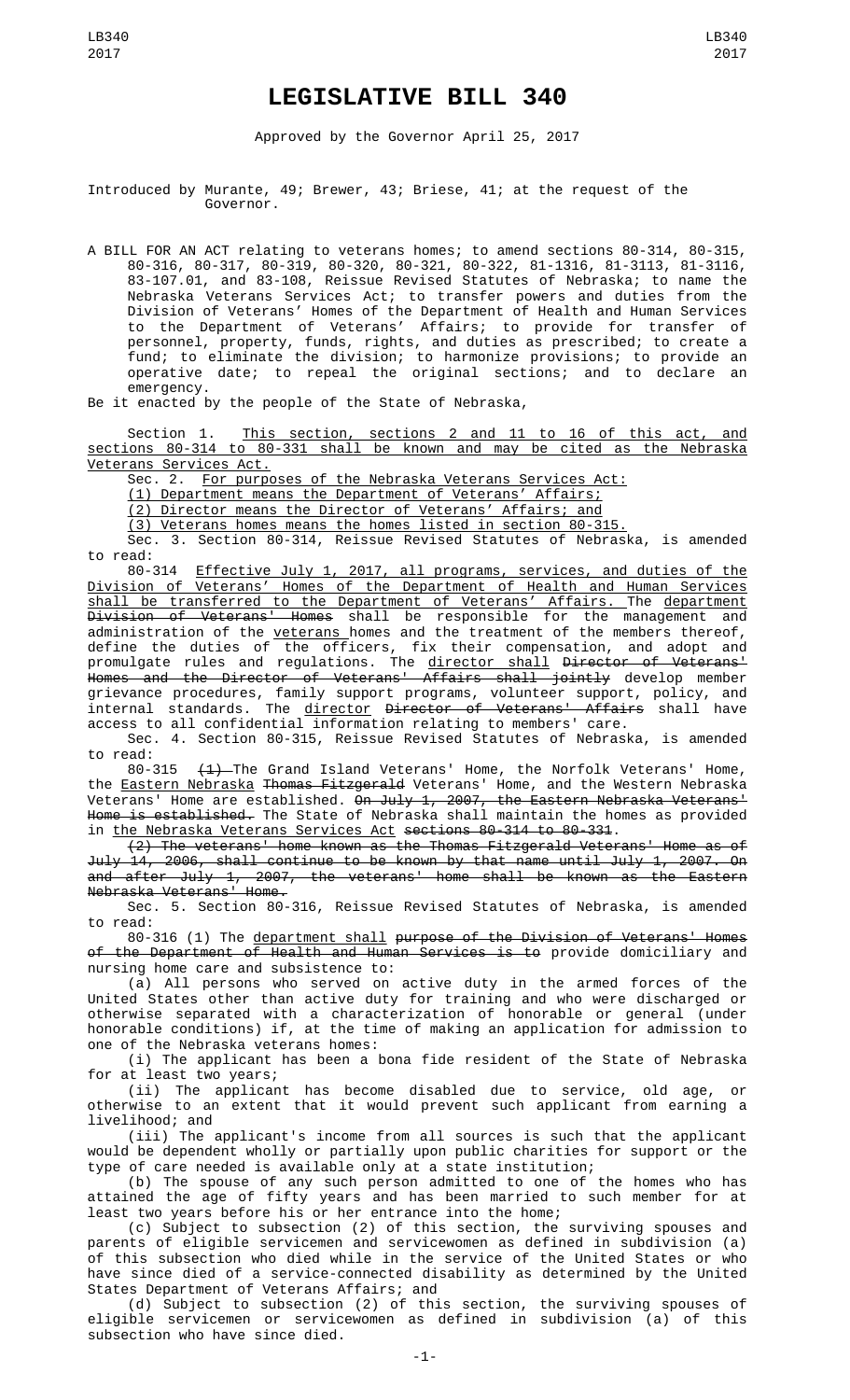(a) Have been bona fide residents of the State of Nebraska for at least two years;

(b) Have attained the age of fifty years;

(c) Are unable to earn a livelihood; and

(d) Are dependent wholly or partially upon public charities or the type of care needed is available only at a state institution.

(3) No one admitted to one of the Nebraska veterans homes under conditions enumerated in this section shall have a vested right to continued residence in such home if such person ceases to meet any of the eligibility requirements of this section, except that no person who has been regularly admitted shall be denied continued residence solely because of his or her marriage to a member of one of the homes.

Sec. 6. Section 80-317, Reissue Revised Statutes of Nebraska, is amended to read:

80-317 The Veterans' Homes Board shall prescribe rules of membership in the Nebraska veterans homes in accordance with <u>the Nebraska Veterans Services</u> <u>Act</u> <del>sections 80-314 to 80-331</del>. An application for membership in a Nebraska veterans home shall be made to a county veterans service officer, to a recognized veterans organization as defined in subdivision (1) of section 80-401.01, or to a Nebraska veterans home, and such officer, organization, or Nebraska veterans home shall coordinate the required financial and medical information and, if necessary, provide an opinion regarding its validity. The county veterans service officer, recognized veterans organization, or Nebraska veterans home shall at once forward the application together with a finding in regard to the condition of the applicant to the board, whose duty it is to receive, review, and act upon applications for membership. During the interim between meetings of the board, the secretary of the board is authorized to adjudicate applications, subject to the approval of the full board at its next meeting.

Sec. 7. Section 80-319, Reissue Revised Statutes of Nebraska, is amended to read:

80-319 The Veterans' Homes Board shall meet at least quarterly and at other times at the request of either the chairperson or the secretary of the board at a site selected by the secretary after consultation with the chairperson. The board shall review all applications submitted for admission to the Nebraska veterans homes system and shall make all final determinations regarding admission, or continued admission, to one of the homes. The board may check periodically on members of the Nebraska veterans homes to determine whether or not their physical or financial status has so changed since admission that they should no longer be maintained there. The board has power to subpoena witnesses and take testimony under oath relative to the duties of the board. No specified amount, either as to income or accumulated reserve, shall be arbitrarily fixed for determining the eligibility of an applicant to membership or to continuing rights of membership, but each case shall be considered solely on its merits and the evidence presented. The <u>department</u> <del>Division of Veterans' Homes</del> shall consult with the board prior to denying further residence to members the board finds should no longer be supported there.

Sec. 8. Section 80-320, Reissue Revised Statutes of Nebraska, is amended

to read:<br>80-320 (1) Nothing in the Nebraska Veterans Services Act sections 80-314 to 80-331 shall be construed as limiting the authority vested with the director Director of Veterans' Homes to adopt and promulgate rules and regulations, not inconsistent <u>with the act</u> <del>herewith</del>, for the administration of the Nebraska veterans homes. The <u>department</u> <del>Department of Health and Human Services</del>, in conjunction and after consultation with the Veterans' Homes Board, shall adopt and promulgate rules and regulations governing admission to and administration of the homes.

(2) All rules, regulations, and orders of the Division of Veterans' Homes of the Department of Health and Human Services or its predecessor agencies adopted prior to July 1, 2017, in connection with the powers, duties, and functions transferred to the Department of Veterans' Affairs pursuant to the Nebraska Veterans Services Act, shall continue to be effective until revised, amended, repealed, or nullified pursuant to law.

Sec. 9. Section 80-321, Reissue Revised Statutes of Nebraska, is amended to read:

80-321 Nothing in the Nebraska Veterans Services Act sections 80-314 to 80-331 shall be construed to deny any person who has been properly admitted to one of the Nebraska veterans homes the privilege of paying the cost of his or her care, or any part thereof, if he or she so desires or if it has been determined by the Veterans' Homes Board that his or her financial status is such that he or she should no longer be maintained there at public expense.

Sec. 10. Section 80-322, Reissue Revised Statutes of Nebraska, is amended to read:

80-322 Any veteran, spouse, surviving spouse, or parent admitted to one of the Nebraska veterans homes under section 80-316 who has an income in excess of forty dollars per month, including federal pension, compensation, or social security, or has sufficient assets will be required to reimburse the state monthly a reasonable amount for the expense of his or her maintenance. The amount shall be determined by the Veterans' Homes Board. All money paid to the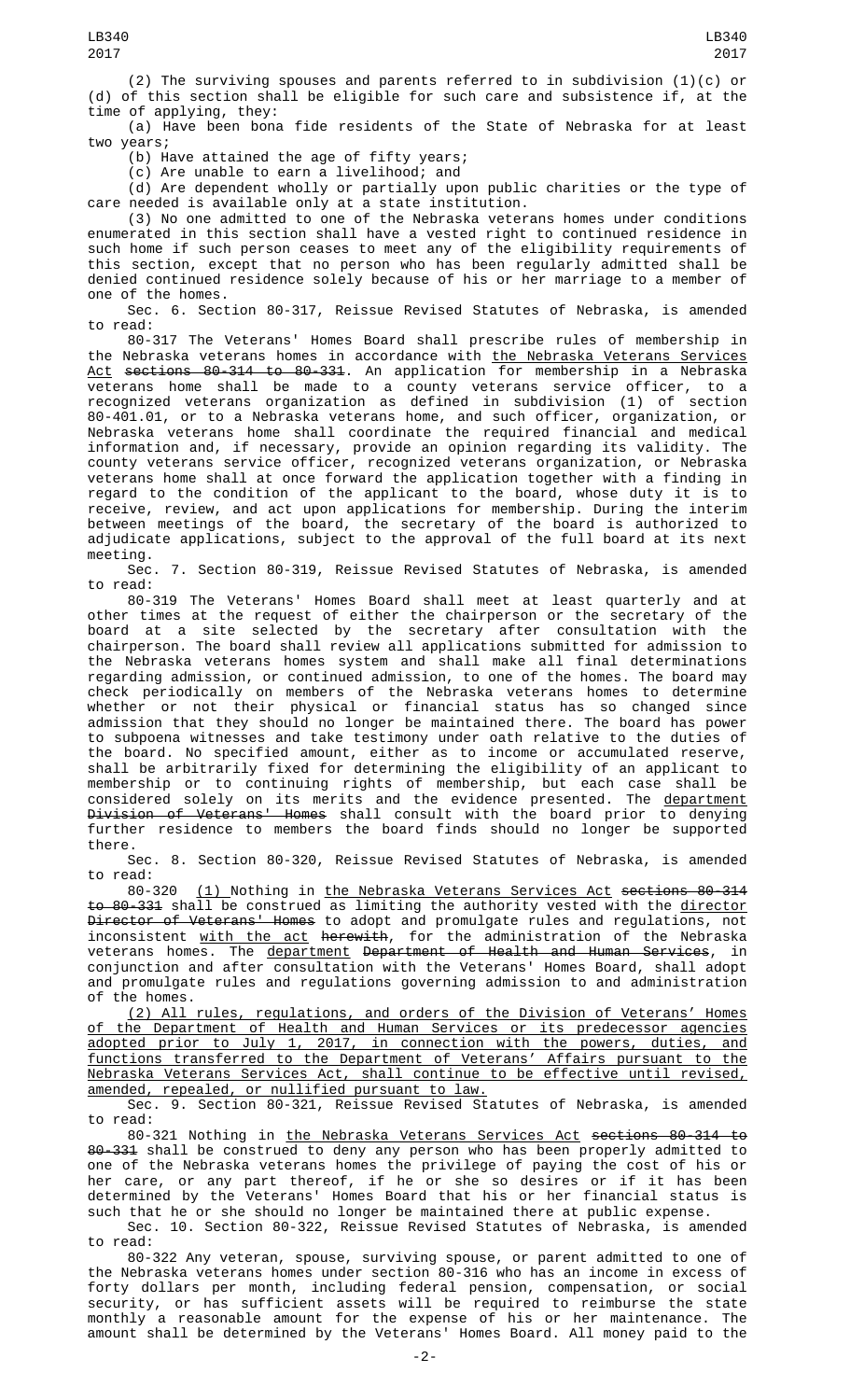state by members of the Nebraska veterans homes in compliance with this section shall be remitted to the State Treasurer for credit to the <u>Department of</u><br>Veterans' Affairs Cash Fund. The State Treasurer shall transfer any money Affairs Cash Fund. The State Treasurer shall transfer any money remaining in the Health and Human Services Cash Fund on July 1, 2017, that was credited to the fund pursuant to this section to the Department of Veterans' Affairs Cash Fund.

Sec. 11. The Department of Veterans' Affairs Cash Fund is created. The fund shall include money transferred pursuant to section 80-322. The department shall administer the fund. Any money in the fund available for investment shall be invested by the state investment officer pursuant to the Nebraska Capital Expansion Act and the Nebraska State Funds Investment Act.

Sec. 12. <u>On and after July 1, 2017, positions of employment in the</u> Division of Veterans' Homes of the Department of Health and Human Services related to the powers, duties, and functions transferred pursuant to the Nebraska Veterans Services Act are transferred to the Department of Veterans' Affairs. For purposes of the transition, employees of the division shall be considered employees of the department and shall retain their rights under the state personnel system or pertinent bargaining agreement, and their service shall be deemed continuous. This section does not grant employees any new rights or benefits not otherwise provided by law or bargaining agreement or preclude the department or the director from exercising any of the prerogatives of management set forth in section 81-1311 or as otherwise provided by law. This section is not an amendment to or substitute for the provisions of any existing bargaining agreements.

Sec. 13. On and after July 1, 2017, whenever the Division of Veterans' Homes of the Department of Health and Human Services is referred to or designated by any contract or other document in connection with the duties and functions transferred to the Department of Veterans' Affairs pursuant to the Nebraska Veterans Services Act, such reference or designation shall apply to such department. All contracts entered into by the division prior to July 1, 2017, in connection with the duties and functions transferred to the department are hereby recognized, with the department succeeding to all rights and obligations under such contracts. Any cash funds, custodial funds, gifts, trusts, grants, and any appropriations of funds from prior fiscal years available to satisfy obligations incurred under such contracts shall be transferred and appropriated to the department for the payments of such obligations. All documents and records transferred, or copies of the same, may be authenticated or certified by the department for all legal purposes.

Sec. 14. No suit, action, or other proceeding, judicial or administrative, lawfully commenced prior to July 1, 2017, or which could have been commenced prior to that date, by or against the Division of Veterans' Homes of the Department of Health and Human Services, or the director or any employee thereof in such director's or employee's official capacity or in relation to the discharge of his or her official duties, shall abate by reason of the transfer of duties and functions from the Division of Veterans' Homes of the Department of Health and Human Services to the Department of Veterans' Affairs.

Sec. 15. On and after July 1, 2017, unless otherwise specified, whenever any provision of law refers to the Division of Veterans' Homes of the Department of Health and Human Services in connection with duties and functions transferred to the Department of Veterans' Affairs, such law shall be construed as referring to the department.

Sec. 16. <u>On July 1, 2017, all items of property, real and personal,</u> including office furniture and fixtures, books, documents, and records of the Division of Veterans' Homes of the Department of Health and Human Services pertaining to the duties and functions transferred to the Department of Veterans' Affairs pursuant to the Nebraska Veterans Services Act shall become the property of the department.

On July 1, 2017, any federal, cash, canteen, and trust funds remaining in the following program classifications shall be transferred from Agency No. 25, the Department of Health and Human Services, to Agency No. 28, the Department of Veterans' Affairs: Program No. 510, Veterans' Home System Administration; Program No. 519, Grand Island Veterans' Home; Program No. 520, Norfolk Veterans' Home; Program No. 521, Western Nebraska Veterans' Home; and Program No. 522, Eastern Nebraska Veterans' Home.

Any appropriation and salary limit provided in any legislative bill enacted by the One Hundred Fifth Legislature, First Session, to Agency No. 25, Department of Health and Human Services, in the following program classification, shall be null and void, and any such amounts are hereby appropriated to Agency No. 28, Department of Veterans' Affairs: Program No. 519, Nebraska Veterans' Homes. Any financial obligations of the Department of Health and Human Services for Program No. 519, Nebraska Veterans' Homes, that remain unpaid as of June 30, 2017, and that are subsequently certified as valid encumbrances to the accounting division of the Department of Administrative Services pursuant to sections 81-138.01 to 81-138.04, shall be paid by the Department of Veterans' Affairs from the unexpended balance of appropriations existing in such program classification on June 30, 2017.

Sec. 17. Section 81-1316, Reissue Revised Statutes of Nebraska, is amended to read:

81-1316 (1) All agencies and personnel of state government shall be covered by sections 81-1301 to 81-1319 and shall be considered subject to the State Personnel System, except the following:

(a) All personnel of the office of the Governor;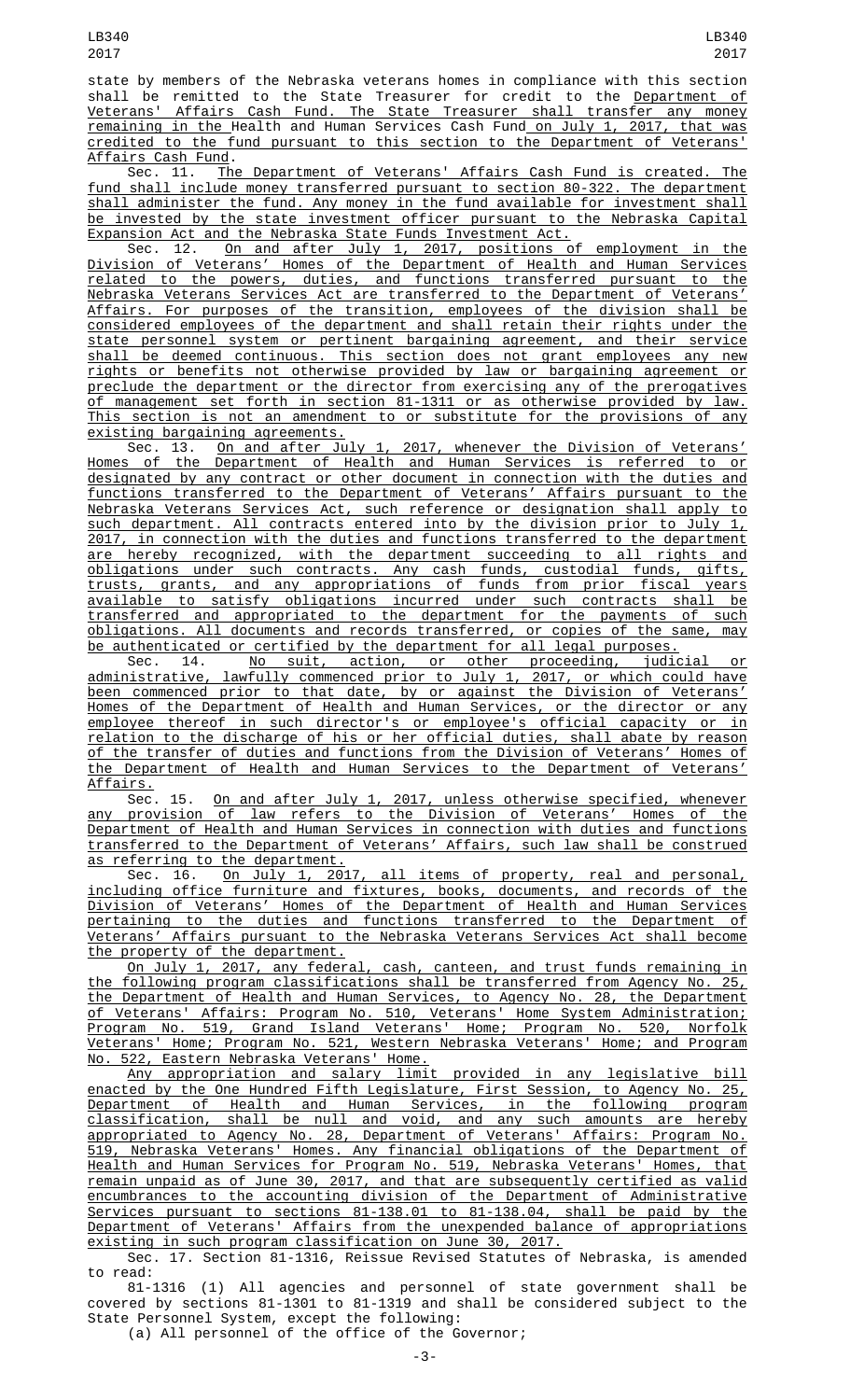(b) All personnel of the office of the Lieutenant Governor;

(c) All personnel of the office of the Secretary of State;

(d) All personnel of the office of the State Treasurer;

(e) All personnel of the office of the Attorney General;

(f) All personnel of the office of the Auditor of Public Accounts;

(g) All personnel of the Legislature;

(h) All personnel of the court systems;

(i) All personnel of the Board of Educational Lands and Funds;

(j) All personnel of the Public Service Commission;

(k) All personnel of the Nebraska Brand Committee;

(l) All personnel of the Commission of Industrial Relations;

(m) All personnel of the State Department of Education;

(n) All personnel of the Nebraska state colleges and the Board of Trustees of the Nebraska State Colleges;

(o) All personnel of the University of Nebraska;

(p) All personnel of the Coordinating Commission for Postsecondary Education;

(q) All personnel of the Governor's Policy Research Office, but not to include personnel within the State Energy Office;

(r) All personnel of the Commission on Public Advocacy;

(s) All agency heads;

(t)(i) The Director of Behavioral Health of the Division of Behavioral Health; (ii) the Director of Children and Family Services of the Division of Children and Family Services; (iii) the Director of Developmental Disabilities of the Division of Developmental Disabilities; (iv) the Director of Medicaid and Long-Term Care of the Division of Medicaid and Long-Term Care; <u>and (</u>v) the Director of Public Health of the Division of Public Health;—<del>and (vi) the</del> Director of Veterans' Homes of the Division of Veterans' Homes;

(u) The chief medical officer established under section 81-3115, the Administrator of the Office of Juvenile Services, and the chief executive officers of the Beatrice State Developmental Center, Lincoln Regional Center, Norfolk Regional Center, Hastings Regional Center, Grand Island Veterans' Home, Norfolk Veterans' Home, Eastern Nebraska Veterans' Home, Western Nebraska Veterans' Home, Youth Rehabilitation and Treatment Center-Kearney, and Youth Rehabilitation and Treatment Center-Geneva;

(v) The chief executive officers of all facilities operated by the Department of Correctional Services and the medical director for the department appointed pursuant to section 83-4,156;

(w) All personnel employed as pharmacists, physicians, psychiatrists, or psychologists by the Department of Correctional Services;

(x) All personnel employed as pharmacists, physicians, psychiatrists, psychologists, service area administrators, or facility operating officers of the Department of Health and Human Services;

(y) Deputies and examiners of the Department of Banking and Finance and the Department of Insurance as set forth in sections 8-105 and 44-119, except for those deputies and examiners who remain in the State Personnel System; and

(z) All personnel of the Tax Equalization and Review Commission. (2) At each agency head's discretion, up to the following number of

additional positions may be exempted from the State Personnel System, based on the following agency size categories:

| Number of Agency | Number of Noncovered |
|------------------|----------------------|
| Employees        | Positions            |
| less than 25     | 0                    |
| 25 to 100        | 1                    |
| 101 to 250       | 2                    |
| 251 to 500       | 3                    |
| 501 to 1000      | $\overline{4}$       |
| 1001 to 2000     | 5                    |
| 2001 to 3000     | 8                    |
| 3001 to 4000     | 11                   |
| 4001 to 5000     | 14                   |
| 4001 to 5000     | 40                   |
| over 5000        | 50                   |

The purpose of having such noncovered positions shall be to allow agency heads the opportunity to recruit, hire, and supervise critical, confidential, or policymaking personnel without restrictions from selection procedures, compensation rules, career protections, and grievance privileges. Persons holding the noncovered positions shall serve at the pleasure of the agency head and shall be paid salaries set by the agency head. An agency with over five